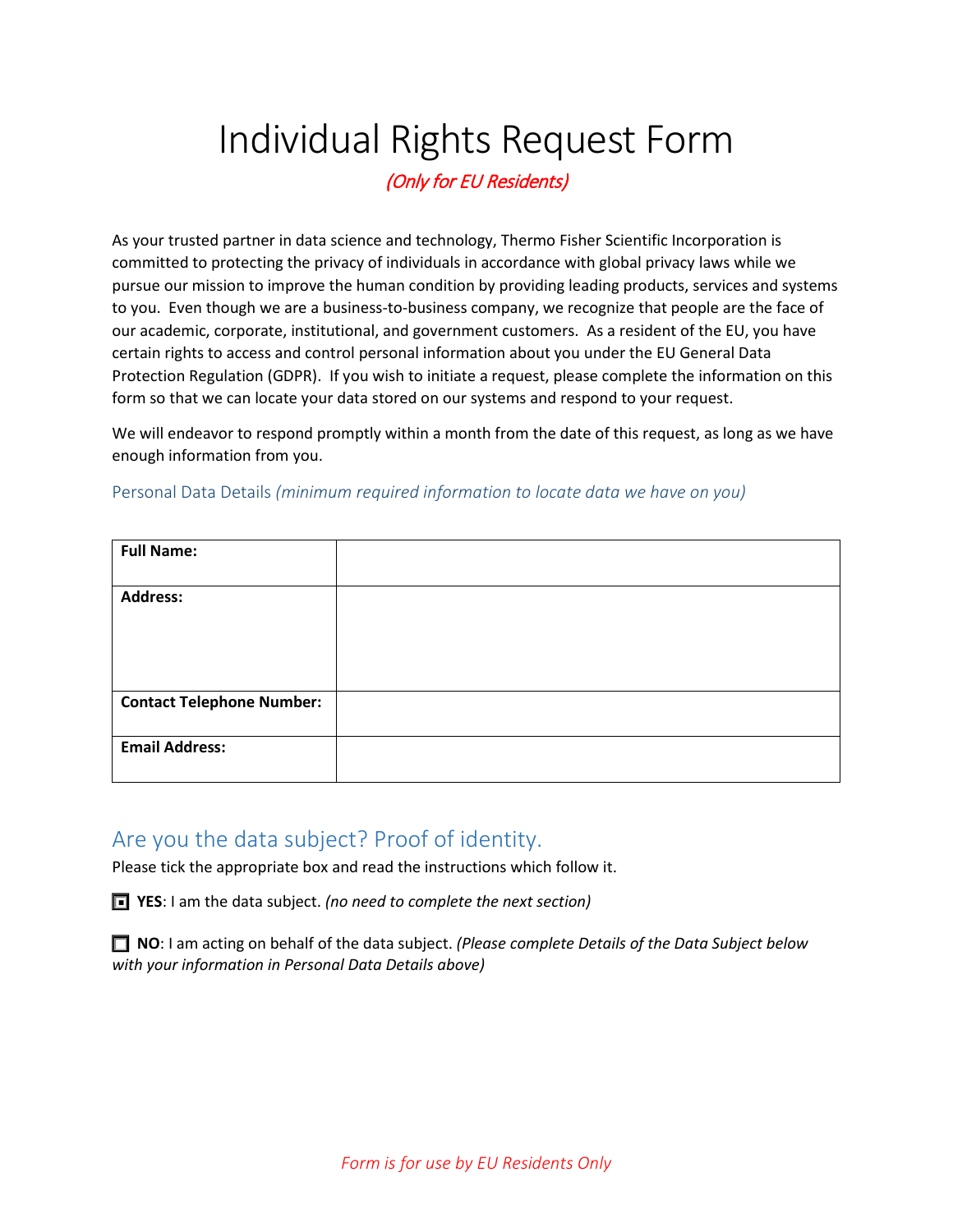### Details of the data subject (if different from section Personal Details Information)

| <b>Full Name:</b>                |  |
|----------------------------------|--|
| <b>Address:</b>                  |  |
|                                  |  |
|                                  |  |
| <b>Contact Telephone Number:</b> |  |
| <b>Email Address:</b>            |  |

# Request Type and Details of the Request. *(Choose from one or more of the items*

*below that will help us identify your information stored in our systems.)*

### Please indicate the web-site that collected your personal data if known:

| Web site visited (if known)                         |  |
|-----------------------------------------------------|--|
| Thermofisher.com                                    |  |
| Fishersci.com                                       |  |
| apps.thermofisher.com (Thermo Fisher Cloud)         |  |
| Fishersci.xx (EU country sites, e.g., fishersci.fr) |  |
| Other. (Please specify: )                           |  |

| <b>Request Type</b>                        | <b>Description</b>                                                                                                                                                                                                                                                                               |
|--------------------------------------------|--------------------------------------------------------------------------------------------------------------------------------------------------------------------------------------------------------------------------------------------------------------------------------------------------|
| <b>CIRO General Information</b><br>Request | Request general information related to data privacy at Thermo<br>Fisher Scientific companies. May include topics such as:<br>General questions about data privacy<br>Info re: to whom your personal data may be disclosed<br>Why we are processing your data<br>The source of your personal data |
| <b>CIR1 Personal Data Request</b>          | Request to know the information we have gathered about you                                                                                                                                                                                                                                       |
| CIR2 Personal Data Update                  | Correct or update your personal information that we have<br>stored                                                                                                                                                                                                                               |
| <b>CIR3 Erasure of Personal</b><br>Data    | Erasure and/or anonymization of your personal information<br>which we have gathered                                                                                                                                                                                                              |
| <b>CIR5 Preferences Change</b>             | Change your previously provided consent regarding use of your<br>personal information                                                                                                                                                                                                            |
| <b>CIR6 Consent Withdrawal</b>             | Withdraw previously provided consent                                                                                                                                                                                                                                                             |